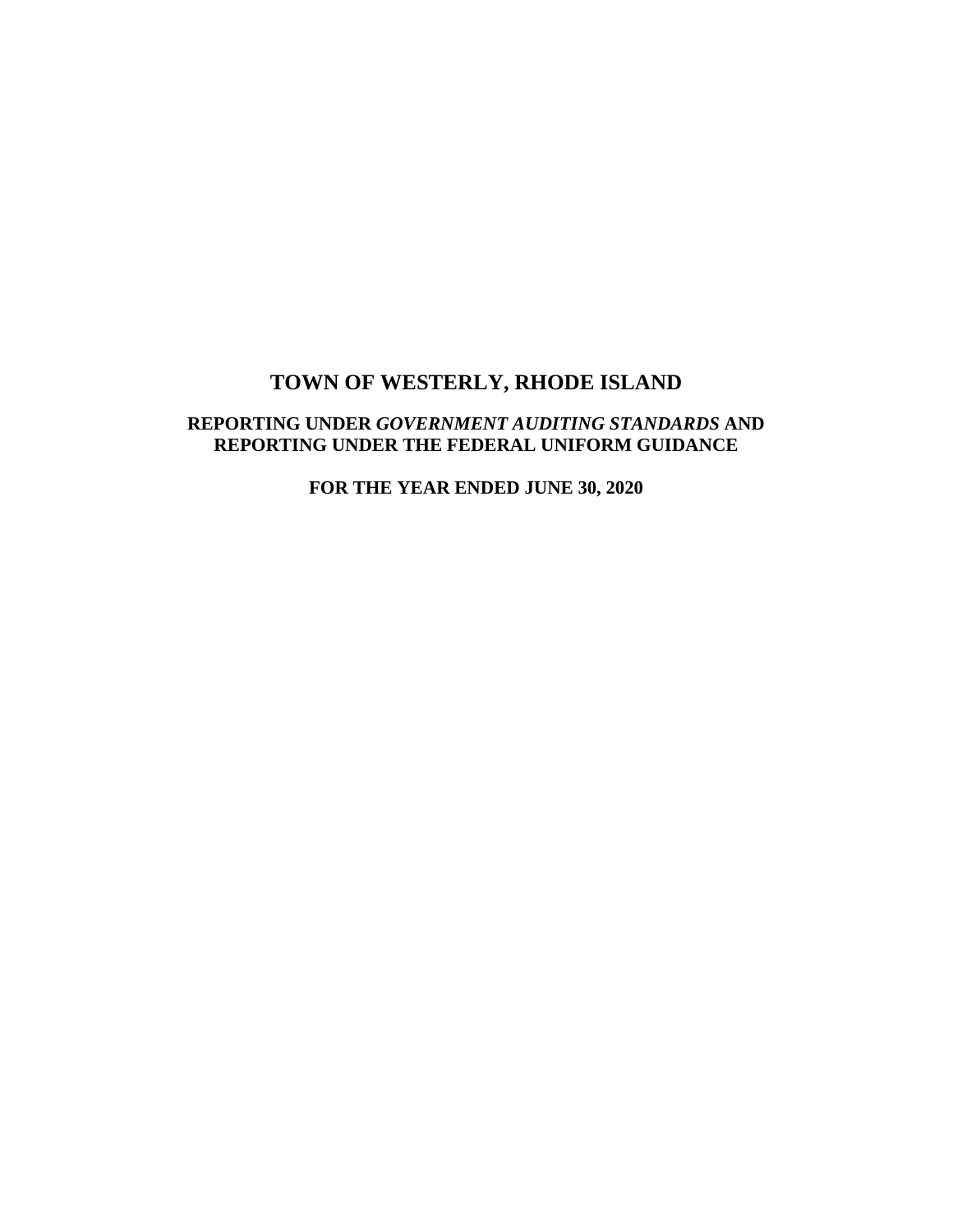## **CONTENTS**

| <b>Independent Auditors' Report on Internal Control Over Financial</b>                                                                                                                                                               |  |
|--------------------------------------------------------------------------------------------------------------------------------------------------------------------------------------------------------------------------------------|--|
| Reporting and on Compliance and Other Matters Based on an Audit                                                                                                                                                                      |  |
| of Financial Statements Performed In Accordance with                                                                                                                                                                                 |  |
|                                                                                                                                                                                                                                      |  |
| <b>Independent Auditors' Report on Compliance for Each Major Federal</b><br>Program; Report on Internal Control Over Compliance; and Report on the<br>Schedule of Expenditures of Federal Awards Required by the Uniform Guidance3-5 |  |
| <b>Financial Information</b>                                                                                                                                                                                                         |  |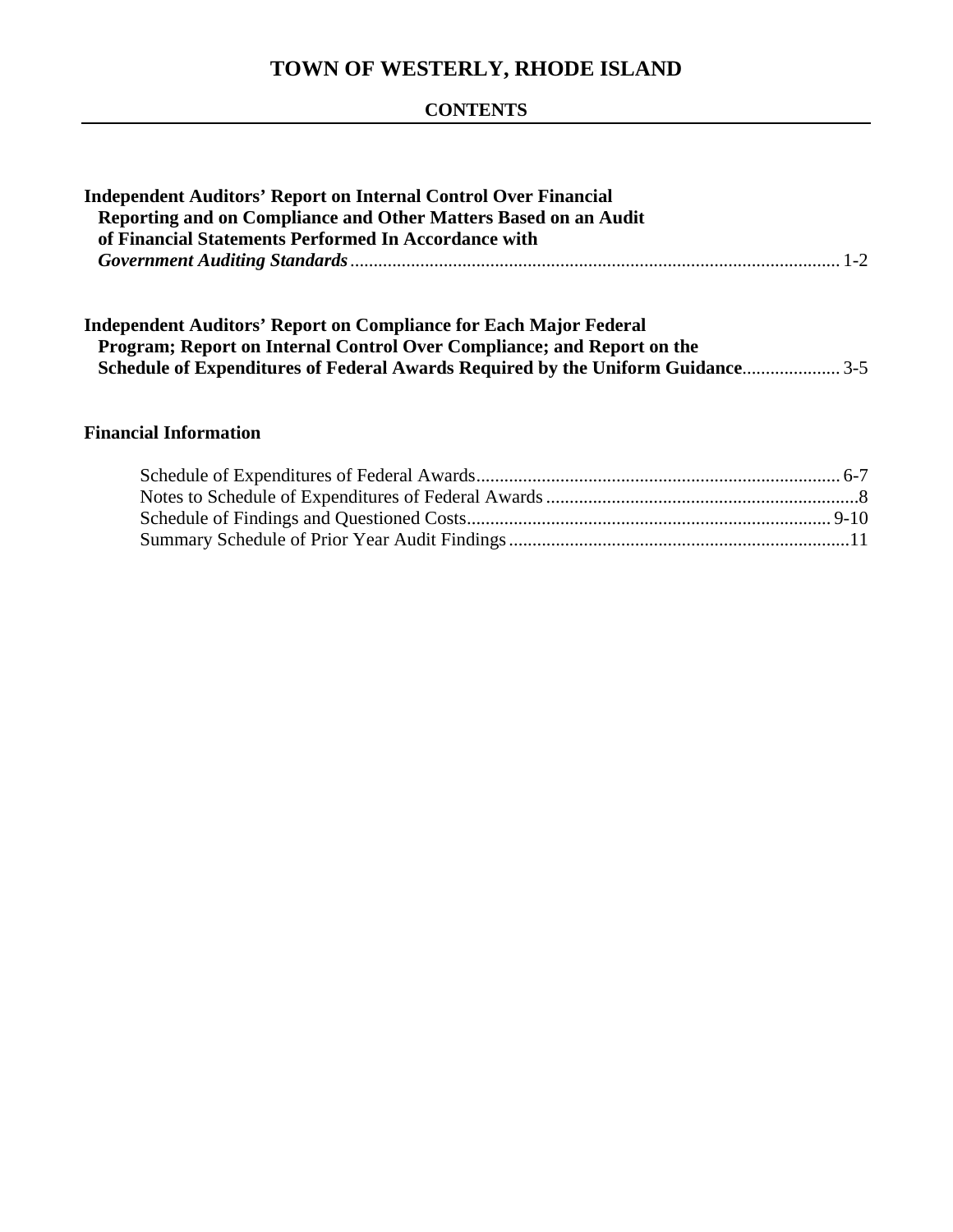

## **INDEPENDENT AUDITORS' REPORT ON INTERNAL CONTROL OVER FINANCIAL REPORTING AND ON COMPLIANCE AND OTHER MATTERS BASED ON AN AUDIT OF FINANCIAL STATEMENTS PERFORMED IN ACCORDANCE WITH** *GOVERNMENT AUDITING STANDARDS*

### The Honorable President and Members of the Town Council **Town of Westerly, Rhode Island**

We have audited, in accordance with auditing standards generally accepted in the United States of America and the standards applicable to financial audits contained in *Government Auditing Standards* issued by the Comptroller General of the United States, the financial statements of the governmental activities, the business-type activities, each major fund, and the aggregate remaining fund information of the Town of Westerly as of and for the year ended June 30, 2020, and the related notes to the financial statements, which collectively comprise the Town of Westerly's basic financial statements and have issued our report thereon dated December 31, 2020.

#### *Internal Control Over Financial Reporting*

In planning and performing our audit of the financial statements, we considered the Town of Westerly's internal control over financial reporting (internal control) as a basis for designing audit procedures that are appropriate in the circumstances for the purpose of expressing our opinions on the financial statements, but not for the purpose of expressing an opinion on the effectiveness of Town of Westerly's internal control. Accordingly, we do not express an opinion on the effectiveness of the Town of Westerly's internal control.

A *deficiency in internal control* exists when the design or operation of a control does not allow management or employees, in the normal course of performing their assigned functions, to prevent, or detect and correct, misstatements on a timely basis. A *material weakness* is a deficiency, or a combination of deficiencies, in internal control such that there is a reasonable possibility that a material misstatement of the entity's financial statements will not be prevented, or detected and corrected on a timely basis. A *significant deficiency* is a deficiency, or a combination of deficiencies, in internal control that is less severe than a material weakness, yet important enough to merit attention by those charged with governance.

Our consideration of internal control was for the limited purpose described in the preceding paragraph and was not designed to identify all deficiencies in internal control that might be material weaknesses or significant deficiencies. Given these limitations, during our audit we did not identify any deficiencies in internal control that we consider to be material weaknesses. However, material weaknesses may exist that have not been identified.

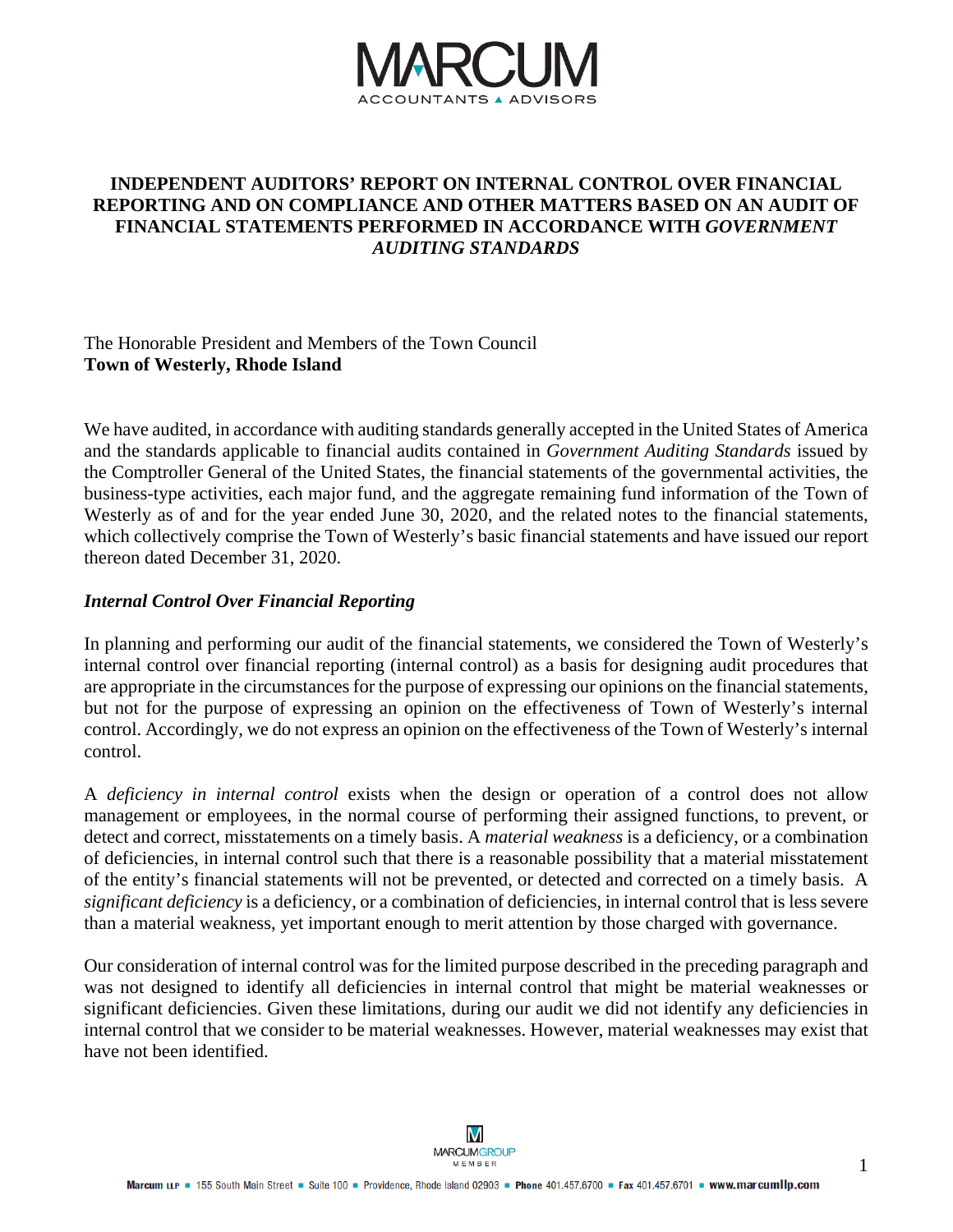## *Compliance and Other Matters*

As part of obtaining reasonable assurance about whether Town of Westerly's financial statements are free from material misstatement, we performed tests of its compliance with certain provisions of laws, regulations, contracts, and grant agreements, noncompliance with which could have a direct and material effect on the financial statements. However, providing an opinion on compliance with those provisions was not an objective of our audit, and accordingly, we do not express such an opinion. The results of our tests disclosed no instances of noncompliance or other matters that are required to be reported under *Government Auditing Standards.*

## *Purpose of This Report*

The purpose of this report is solely to describe the scope of our testing of internal control and compliance and the results of that testing, and not to provide an opinion on the effectiveness of the entity's internal control or on compliance. This report is an integral part of an audit performed in accordance with *Government Auditing Standards* in considering the entity's internal control and compliance. Accordingly, this communication is not suitable for any other purpose.

Marcum LLP

Providence, RI February 24, 2021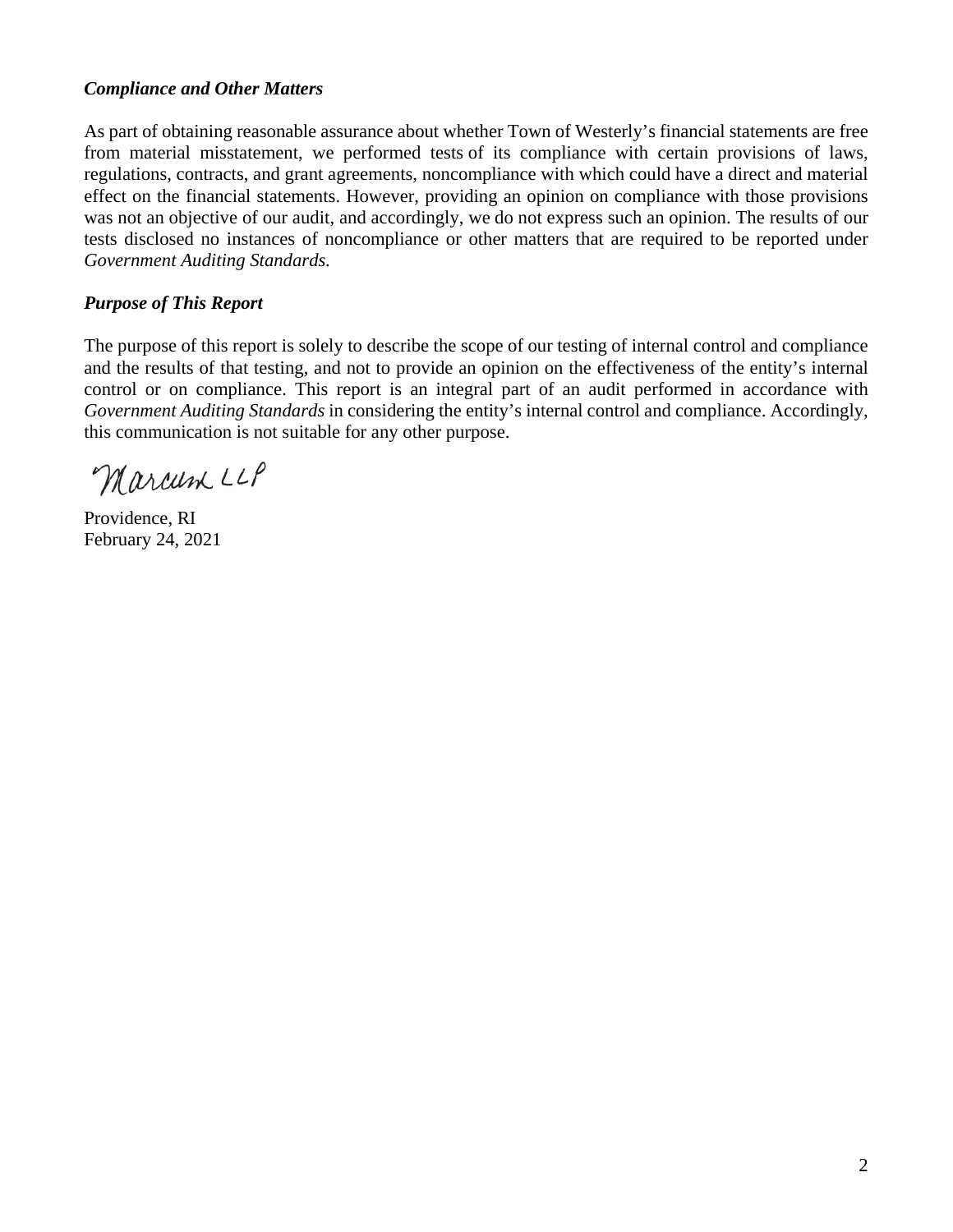

## **INDEPENDENT AUDITORS' REPORT ON COMPLIANCE FOR EACH MAJOR FEDERAL PROGRAM; REPORT ON INTERNAL CONTROL OVER COMPLIANCE; AND REPORT ON THE SCHEDULE OF EXPENDITURES OF FEDERAL AWARDS REQUIRED BY UNIFORM GUIDANCE**

## The Honorable President and Members of the Town Council **Town of Westerly, Rhode Island**

#### *Report on Compliance for Each Major Federal Program*

We have audited the Town of Westerly's compliance with the types of compliance requirements described in the *OMB Compliance Supplement* that could have a direct and material effect on each of the Town of Westerly's major federal programs for the year ended June 30, 2020. The Town of Westerly's major federal programs are identified in the summary of auditors' results section of the accompanying schedule of findings and questioned costs.

#### *Management's Responsibility*

Management is responsible for compliance with federal statutes, regulations, and the terms and conditions of its federal awards applicable to its federal programs.

#### *Auditors' Responsibility*

Our responsibility is to express an opinion on compliance for each of the Town of Westerly's major federal programs based on our audit of the types of compliance requirements referred to above. We conducted our audit of compliance in accordance with auditing standards generally accepted in the United States of America; the standards applicable to financial audits contained in *Government Auditing Standards*, issued by the Comptroller General of the United States and the audit requirements of Title 2 U.S. Code of Federal Regulations Part 200, *Uniform Administrative Requirements, Cost Principles, and Audit Requirements for Federal Awards* (Uniform Guidance). Those standards and the Uniform Guidance require that we plan and perform the audit to obtain reasonable assurance about whether noncompliance with the types of compliance requirements referred to above that could have a direct and material effect on a major federal program occurred. An audit includes examining, on a test basis, evidence about the Town of Westerly's compliance with those requirements and performing such other procedures as we considered necessary in the circumstances.

We believe that our audit provides a reasonable basis for our opinion on compliance for major federal programs. However, our audit does not provide a legal determination of the Town of Westerly's compliance.

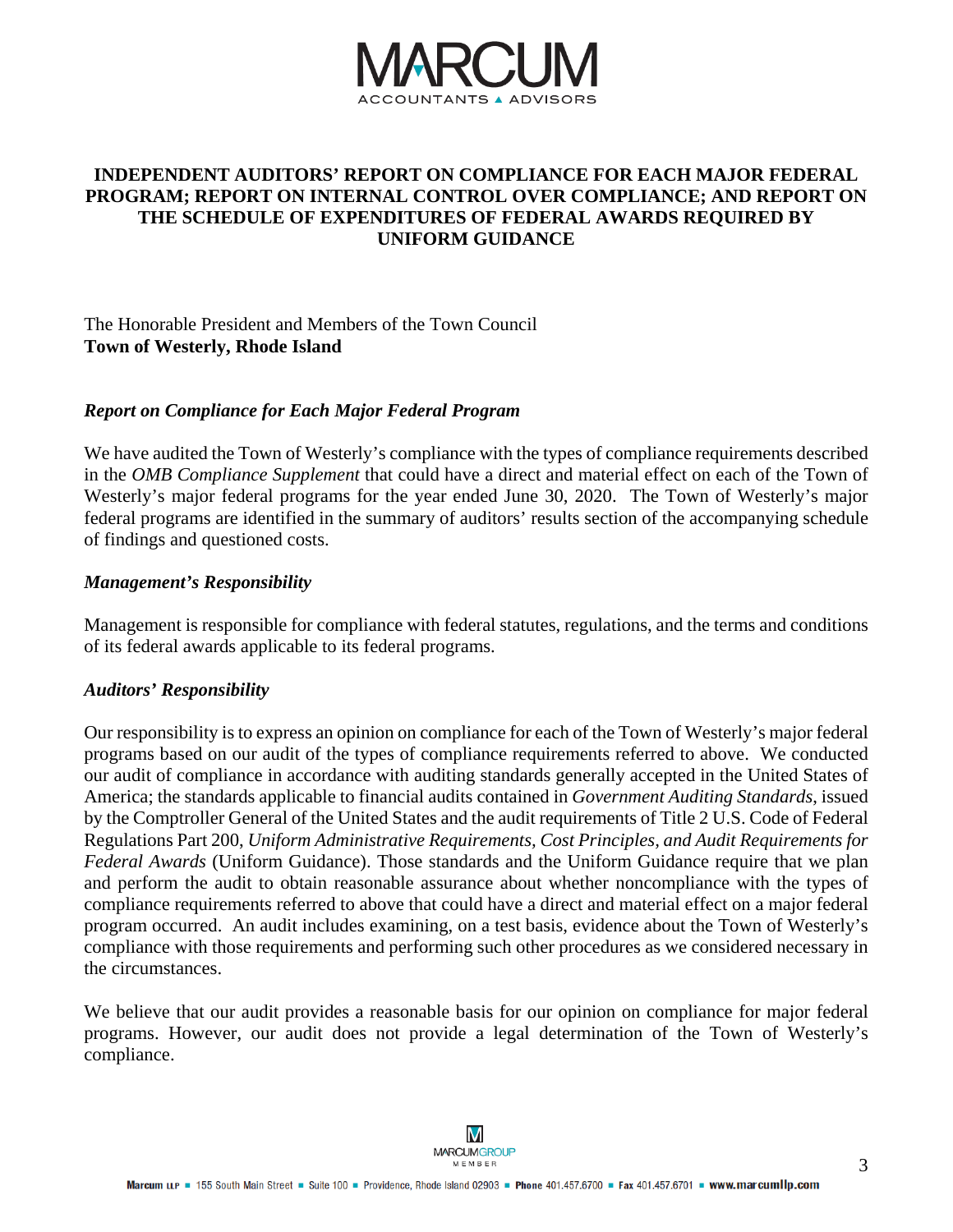## *Opinion on Each Major Federal Program*

In our opinion, the Town of Westerly complied, in all material respects, with the types of compliance requirements referred to above that could have a direct and material effect on each of its major federal programs for the year ended June 30, 2020.

## *Report on Internal Control Over Compliance*

Management of the Town of Westerly is responsible for establishing and maintaining effective internal control over compliance with the types of compliance requirements referred to above. In planning and performing our audit of compliance, we considered the Town of Westerly's internal control over compliance with the types of requirements that could have a direct and material effect on each major federal program to determine the auditing procedures that are appropriate in the circumstances for the purpose of expressing an opinion on compliance for each major federal program and to test and report on internal control over compliance in accordance with the Uniform Guidance, but not for the purpose of expressing an opinion on the effectiveness of internal control over compliance. Accordingly, we do not express an opinion on the effectiveness of the Town of Westerly's internal control over compliance.

A *deficiency in internal control over compliance* exists when the design or operation of a control over compliance does not allow management or employees, in the normal course of performing their assigned functions, to prevent, or detect and correct, noncompliance with a type of compliance requirement of a federal program on a timely basis. A *material weakness in internal control over compliance* is a deficiency, or combination of deficiencies, in internal control over compliance, such that there is a reasonable possibility that material noncompliance with a type of compliance requirement of a federal program will not be prevented, or detected and corrected, on a timely basis. A *significant deficiency in internal control over compliance* is a deficiency, or a combination of deficiencies, in internal control over compliance with a type of compliance requirement of a federal program that is less severe than a material weakness in internal control over compliance, yet important enough to merit attention by those charged with governance.

Our consideration of internal control over compliance was for the limited purpose described in the first paragraph of this section and was not designed to identify all deficiencies in internal control over compliance that might be material weaknesses or significant deficiencies. We did not identify any deficiencies in internal control over compliance that we consider to be material weaknesses. However, material weaknesses may exist that have not been identified.

The purpose of this report on internal control over compliance is solely to describe the scope of our testing of internal control over compliance and the results of that testing based on the requirements of the Uniform Guidance. Accordingly, this report is not suitable for any other purpose.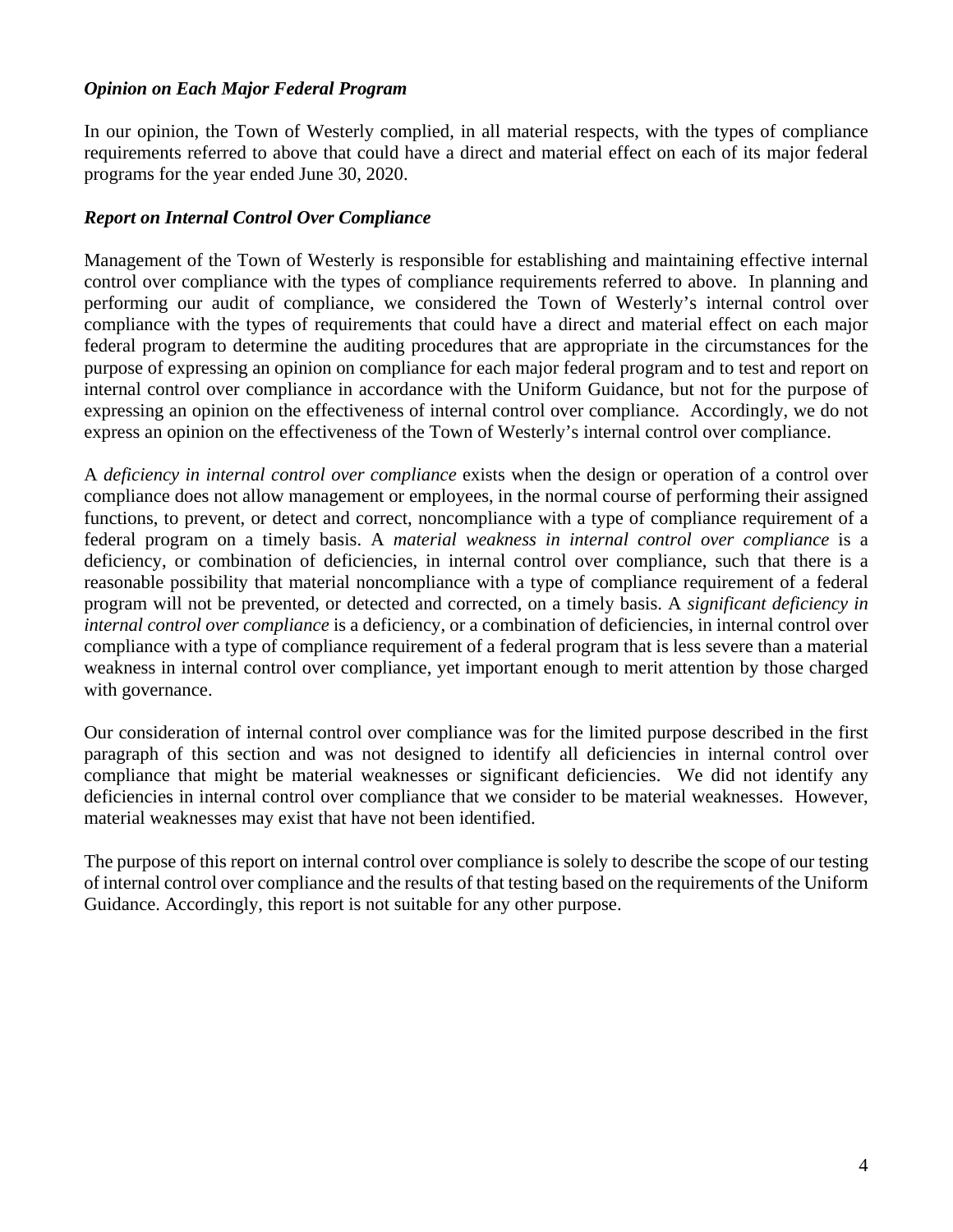#### *Report on Schedule of Expenditures of Federal Awards Required by the Uniform Guidance*

We have audited the financial statements of the governmental activities, the business-type activities, each major fund, and the aggregate remaining fund information of the Town of Westerly, as of and for the year ended June 30, 2020, and the related notes to the financial statements, which collectively comprise the Town of Westerly's basic financial statements and have issued our report thereon dated December 31, 2020, which contained unmodified opinions on those financial statements. Our audit was conducted for the purpose of forming opinions on the financial statements that collectively comprise the basic financial statements. The accompanying schedule of expenditures of federal awards is presented for purposes of additional analysis as required by the Uniform Guidance and is not a required part of the financial statements. Such information is the responsibility of management and was derived from and relates directly to the underlying accounting and other records used to prepare the financial statements. The information has been subjected to the auditing procedures applied in the audit of the financial statements and certain additional procedures, including comparing and reconciling such information directly to the underlying accounting and other records used to prepare the financial statements or to the financial statements themselves, and other additional procedures in accordance with auditing standards generally accepted in the United States of America. In our opinion, the schedule of expenditure of federal awards is fairly stated in all material respects in relation to the financial statements as a whole.

Marcum LLP

Providence, RI February 24, 2021 except for the report on the schedule of expenditures of federal awards which is dated December 31, 2020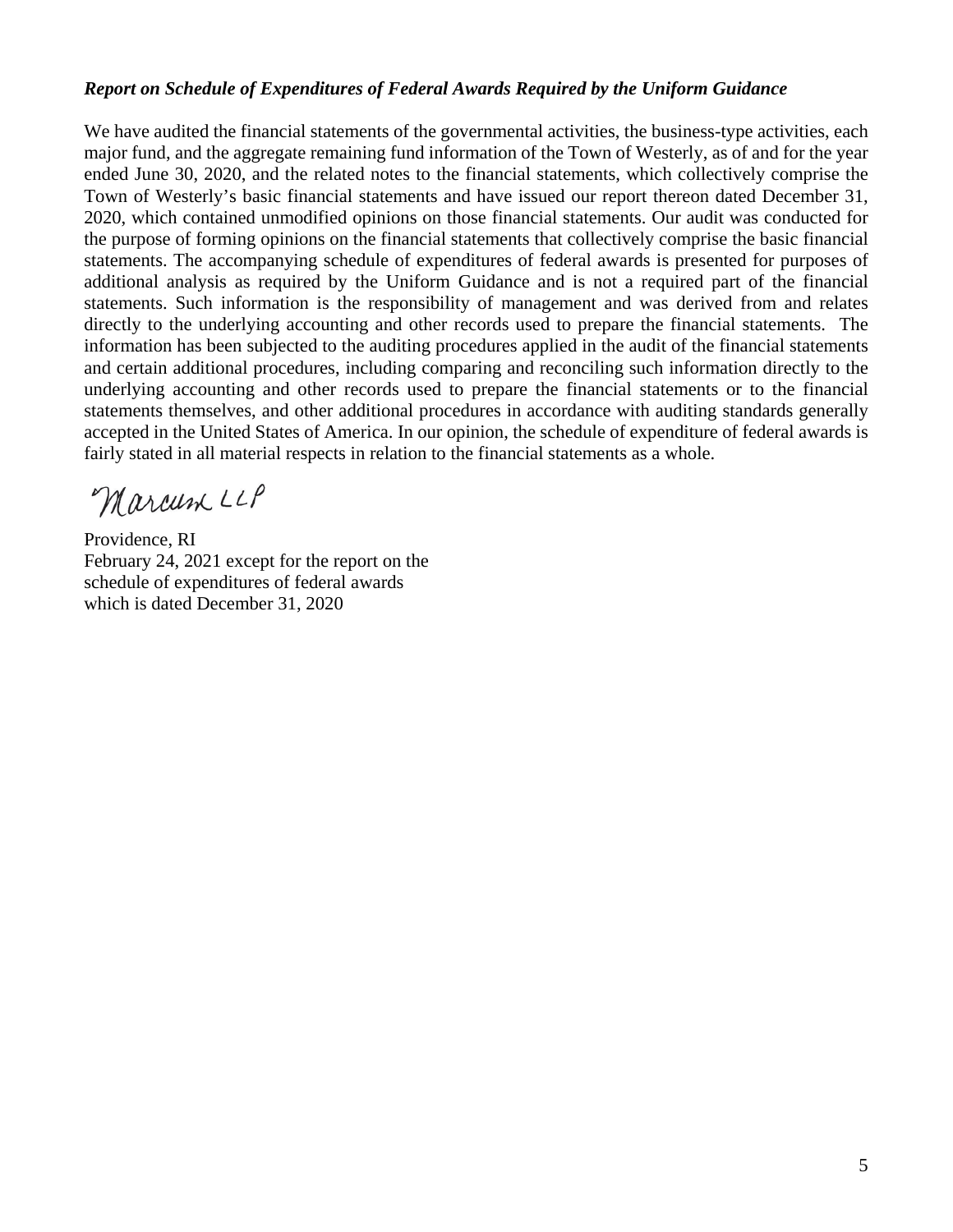## **SCHEDULE OF EXPENDITURES OF FEDERAL AWARDS**

### **FOR THE YEAR ENDED JUNE 30, 2020**

| Federal Grantor/Pass-Through Grantor/Program Title                                             | Federal<br><b>CFDA</b><br>Number | Pass-Through<br><b>Entity Identifying</b><br>Number | Passed<br>Through to<br>Subrecipients | Expenditures<br>Incurred |
|------------------------------------------------------------------------------------------------|----------------------------------|-----------------------------------------------------|---------------------------------------|--------------------------|
|                                                                                                |                                  |                                                     |                                       |                          |
| <b>U.S. Department of Agriculture</b>                                                          |                                  |                                                     |                                       |                          |
| Passed through State Department of Education:                                                  |                                  |                                                     |                                       |                          |
| <b>Child Nutrition Cluster</b>                                                                 |                                  |                                                     |                                       |                          |
| National School Lunch Program                                                                  | 10.555                           | N/A                                                 | \$<br>$-$                             | S<br>317,903             |
| School Breakfast Program                                                                       | 10.553                           | N/A                                                 | $-$                                   | 68,341                   |
| Summer Food Service Program for Children                                                       | 10.559                           | N/A                                                 | $\sim$                                | 117,943                  |
| <b>Total Child Nutrition Cluster</b>                                                           |                                  |                                                     | $-$                                   | 504,187                  |
| Fresh Fruit and Vegetable Program                                                              | 10.582                           | 2725-17602-030                                      |                                       | 14,397                   |
| <b>Total U.S. Department of Agriculture</b>                                                    |                                  |                                                     | $-$                                   | 518,584                  |
| <b>U.S. Department of Housing and Urban Development</b>                                        |                                  |                                                     |                                       |                          |
| Passed through Rhode Island Division of Planning, Office of Housing and Community Development: |                                  |                                                     |                                       |                          |
|                                                                                                |                                  | 12/36/31, 16/36/35, 17/38/35,                       |                                       | 56,976                   |
| <b>Community Development Block Grants</b>                                                      | 14.228                           | 18/38/35, 19/38/36                                  |                                       |                          |
| <b>Total Community Development Block Grants/Entitlement Grants Cluster</b>                     |                                  |                                                     |                                       | 56,976                   |
| <b>Total U.S. Department of Housing and Urban Development</b>                                  |                                  |                                                     |                                       | 56,976                   |
| <b>U.S. Department of Education</b>                                                            |                                  |                                                     |                                       |                          |
| Passed through the State Department of Education:                                              |                                  |                                                     |                                       |                          |
| Special Education Cluster (IDEA)                                                               |                                  |                                                     |                                       |                          |
| Special Education - Grants to States                                                           | 84.027                           | 2725132.02.02                                       |                                       | 375,608                  |
|                                                                                                |                                  | 2720105.01.04                                       |                                       |                          |
| Special Education - Preschool Grants                                                           | 84.173                           | 2725135.02.02                                       |                                       | 14,392                   |
| <b>Total Special Education Cluster</b>                                                         |                                  |                                                     | $-$                                   | 390,000                  |
| School Support and Academic Enrichment                                                         | 84.424                           | 2725-20802-02                                       |                                       | 46,242                   |
| <b>Improving Teacher Quality State Grants</b>                                                  | 84.367                           | 2725-16402-02                                       | $-$                                   | 146,826                  |
| <b>English Language Acquisition State Grants</b>                                               | 84.365                           | 2725-16502-02                                       | $- -$                                 | 19,454                   |
| School Climate Transformation Grant                                                            | 84.184F                          | 2725-21302-001                                      | $-$                                   | 11,000                   |
| Title I Grants to Local Education Agencies                                                     | 84.010                           | 2725-11702-02                                       |                                       | 655,764                  |
| <b>Total U.S. Department of Education</b>                                                      |                                  |                                                     | $- -$                                 | 1,269,286                |
| <b>U.S. Department of Treasury</b>                                                             |                                  |                                                     |                                       |                          |
| Passed through the State Department of Education:                                              |                                  |                                                     |                                       |                          |
| COVID-19 - Coronavirus Relief Fund                                                             | 21.019                           | 4672-20902-101                                      | $\overline{\phantom{m}}$              | 249,642                  |
| <b>Total U.S. Department of Treasury</b>                                                       |                                  |                                                     | $\overline{\phantom{m}}$              | 249,642                  |
|                                                                                                |                                  |                                                     |                                       |                          |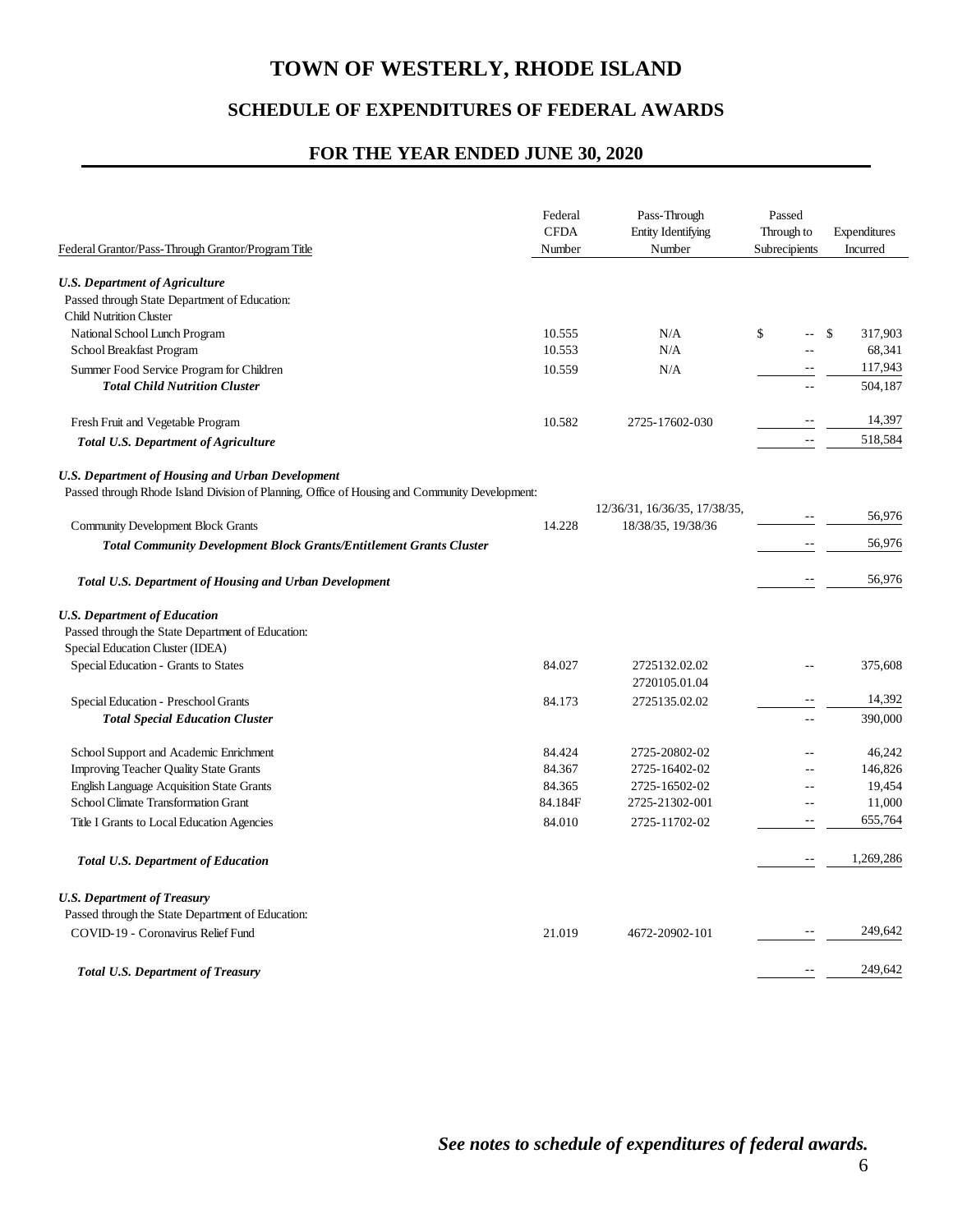## **SCHEDULE OF EXPENDITURES OF FEDERAL AWARDS (CONTINUED)**

## **FOR THE YEAR ENDED JUNE 30, 2020**

| Federal Grantor/Pass-Through Grantor/Program Title                          | Federal<br><b>CFDA</b><br>Number | Pass-Through<br>Entity Identifying<br>Number | Passed<br>Through to<br>Subrecipients | Expenditures<br>Incurred |
|-----------------------------------------------------------------------------|----------------------------------|----------------------------------------------|---------------------------------------|--------------------------|
| <b>U.S. Department of Interior</b>                                          |                                  |                                              |                                       |                          |
| Passed through Connecticut Department of Energy & Environmental Protection: |                                  |                                              |                                       |                          |
| Clean Vessel Act Program - Pumpout Boat                                     | 15.616                           | 2018-100                                     |                                       | 70,985                   |
| <b>Total U.S. Department of Interior</b>                                    |                                  |                                              | --                                    | 70,985                   |
| <b>U.S. Department of Homeland Security</b>                                 |                                  |                                              |                                       |                          |
| Direct Programs:                                                            |                                  |                                              |                                       |                          |
| COVID-19 - Emergency Management Performance Grant                           | 97.042                           |                                              |                                       | 79.706                   |
| Passed through the State of Rhode Island:                                   |                                  |                                              |                                       |                          |
| <b>Emergency Management Performance Grants</b>                              | 97.042                           | 41-04-FY2017 EMPG                            |                                       | 5,000                    |
| Disaster Grants - Public Assistance (Presidentially Declared Disasters)     | 97.036                           | DR-4089-RI                                   |                                       | 40,587                   |
| <b>Total U.S. Department of Homeland Security</b>                           |                                  |                                              | $- -$                                 | 125,293                  |
| <b>U.S. Department of Justice</b>                                           |                                  |                                              |                                       |                          |
| Direct Programs:                                                            |                                  |                                              |                                       |                          |
| Edward Byrne Memorial Justice Assistance Grant Program                      | 16.738                           | 16-135-JAG                                   |                                       | 14,293                   |
| <b>Total U.S. Department of Justice</b>                                     |                                  |                                              |                                       | 14,293                   |
| <b>Total Expenditures of Federal Awards</b>                                 |                                  |                                              | \$                                    | 2,305,059<br>S           |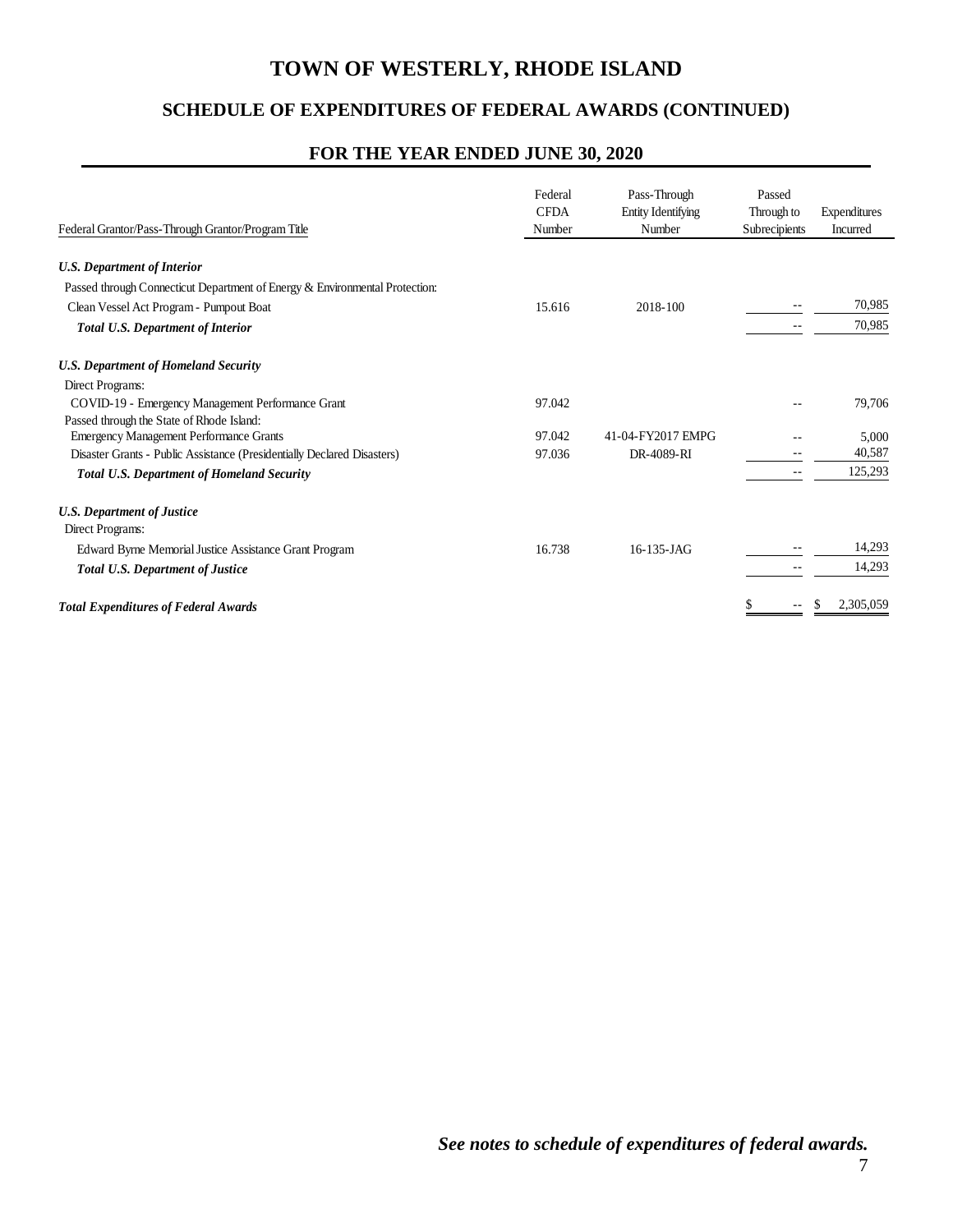## **NOTES TO SCHEDULE OF EXPENDITURES OF FEDERAL AWARDS**

#### **FOR THE YEAR ENDED JUNE 30, 2020**

#### **NOTE 1 – BASIS OF PRESENTATION**

The accompanying schedule of expenditures of federal awards (the "schedule") includes the federal award activity of the Town of Westerly under programs of the federal government for the year ended June 30, 2020. The information in this schedule is presented in accordance with the requirements of Title 2 U.S. Code of Federal Regulations Part 200, *Uniform Administrative Requirements, Cost Principles, and Audit Requirements for Federal Awards* (Uniform Guidance). Because the schedule presents only a selected portion of the operations of the Town of Westerly, it is not intended to and does not present the financial position, changes in net position/fund balance, or cash flows of the Town of Westerly.

#### **NOTE 2 – SUMMARY OF SIGNIFICANT ACCOUNTING POLICIES**

Expenditures reported on the schedule are reported on the accrual basis of accounting. Such expenditures are recognized following the cost principles contained in the Uniform Guidance, wherein certain types of expenditures are not allowable or are limited as to reimbursement.

#### **NOTE 3 – SCHOOL LUNCH COMMODITIES**

Nonmonetary assistance is reported in the schedule of expenditures of federal awards at the cost of commodities provided to the School Lunch Program. The total federal share of these commodities was \$63,068 for the year ended June 30, 2020. The amounts have been included in the schedule of expenditures of federal awards under CFDA 10.555.

#### **NOTE 4 – INDIRECT COST RATE**

Town of Westerly, Rhode Island has elected not to use the 10-percent de Minimis indirect cost rate provided under Section 200.414 of the Uniform Guidance.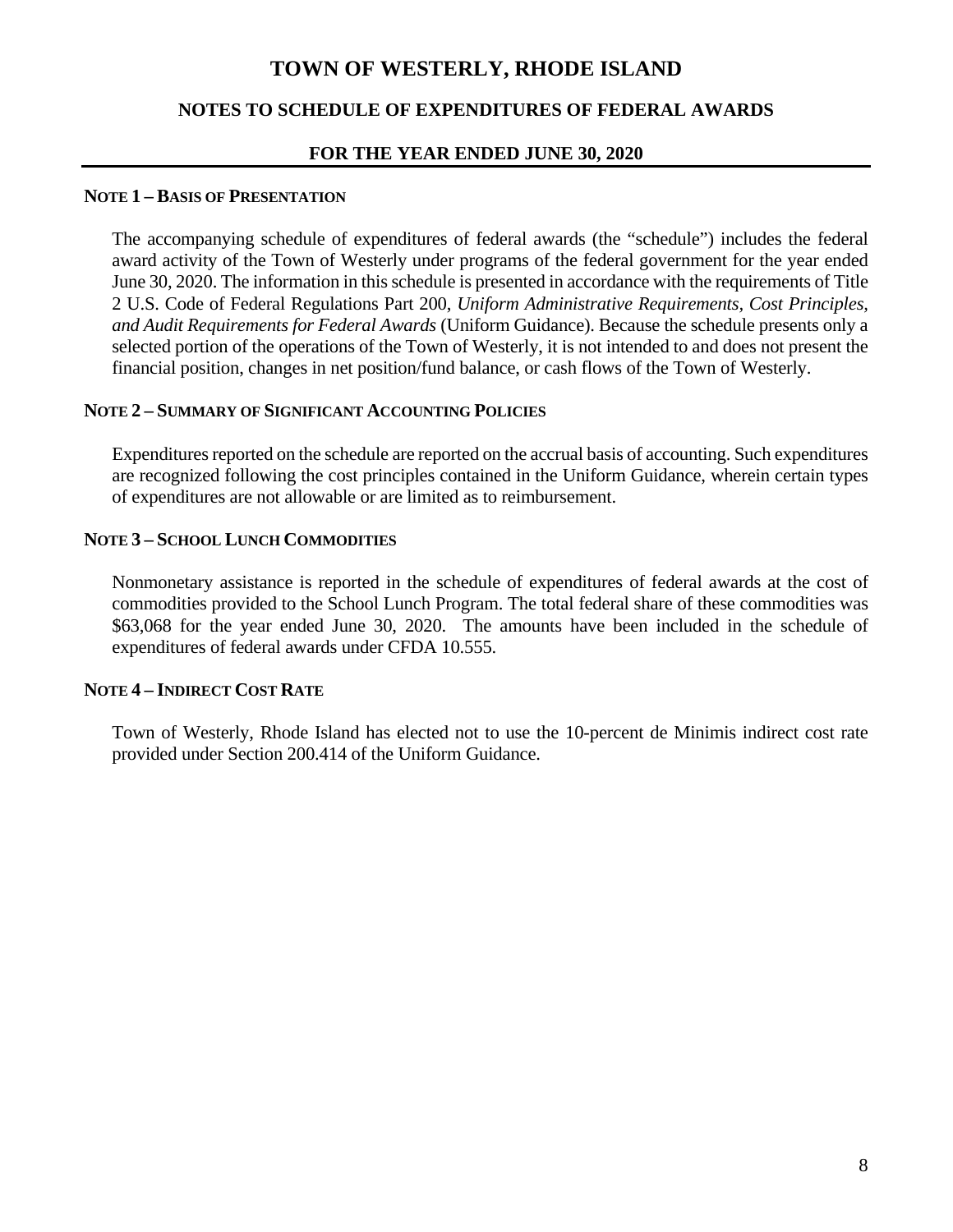# **SCHEDULE OF FINDINGS AND QUESTIONED COSTS**

## **FOR THE YEAR ENDED JUNE 30, 2020**

## **SECTION I – SUMMARY OF AUDITORS' RESULTS**

| <b>Financial Statements</b>                                                                                                                                         |                                                                                |                           |   |                     |
|---------------------------------------------------------------------------------------------------------------------------------------------------------------------|--------------------------------------------------------------------------------|---------------------------|---|---------------------|
| Type of auditors' report issued on whether the financial<br>statements audited were prepared in accordance with GAAP:<br>Internal control over financial reporting: |                                                                                | <b>Unmodified Opinion</b> |   |                     |
| Material weakness(es) identified?                                                                                                                                   |                                                                                | Yes                       | X | No                  |
| Significant deficiency (ies) identified not considered to be<br>material weaknesses?                                                                                |                                                                                | Yes                       | X | None<br>Reported    |
| Non-compliance material to financial statements noted?                                                                                                              |                                                                                | Yes                       | X | N <sub>o</sub>      |
| <b>Federal Awards</b>                                                                                                                                               |                                                                                |                           |   |                     |
| Internal control over major federal award programs:                                                                                                                 |                                                                                |                           |   |                     |
| Material weakness(es) identified?                                                                                                                                   |                                                                                | Yes                       | X | <b>No</b>           |
| Significant deficiency (ies) identified not considered to be<br>material weakness(es)?                                                                              |                                                                                | Yes                       | X | None reported       |
| Type of auditors' report issued on compliance for major                                                                                                             |                                                                                |                           |   |                     |
| federal award programs:                                                                                                                                             |                                                                                | <b>Unmodified Opinion</b> |   |                     |
| Any audit findings disclosed that are required to be reported<br>in accordance with 2 CFR $200.516(a)$ ?                                                            |                                                                                | Yes                       | X | No                  |
| <b>Identification of Major Federal Programs:</b>                                                                                                                    |                                                                                |                           |   |                     |
| <b>CFDA</b> Number                                                                                                                                                  | Name of Federal Program or Cluster                                             |                           |   |                     |
| 84.010<br>10.555, 10.553 & 10.559                                                                                                                                   | Title I Grants to Local Educational Agencies<br><b>Child Nutrition Cluster</b> |                           |   |                     |
| Dollar threshold used to distinguish between<br>Type A and Type B programs:                                                                                         |                                                                                | \$750,000                 |   |                     |
| Auditee qualified as low risk auditee?                                                                                                                              |                                                                                | Yes                       |   | N <sub>0</sub><br>X |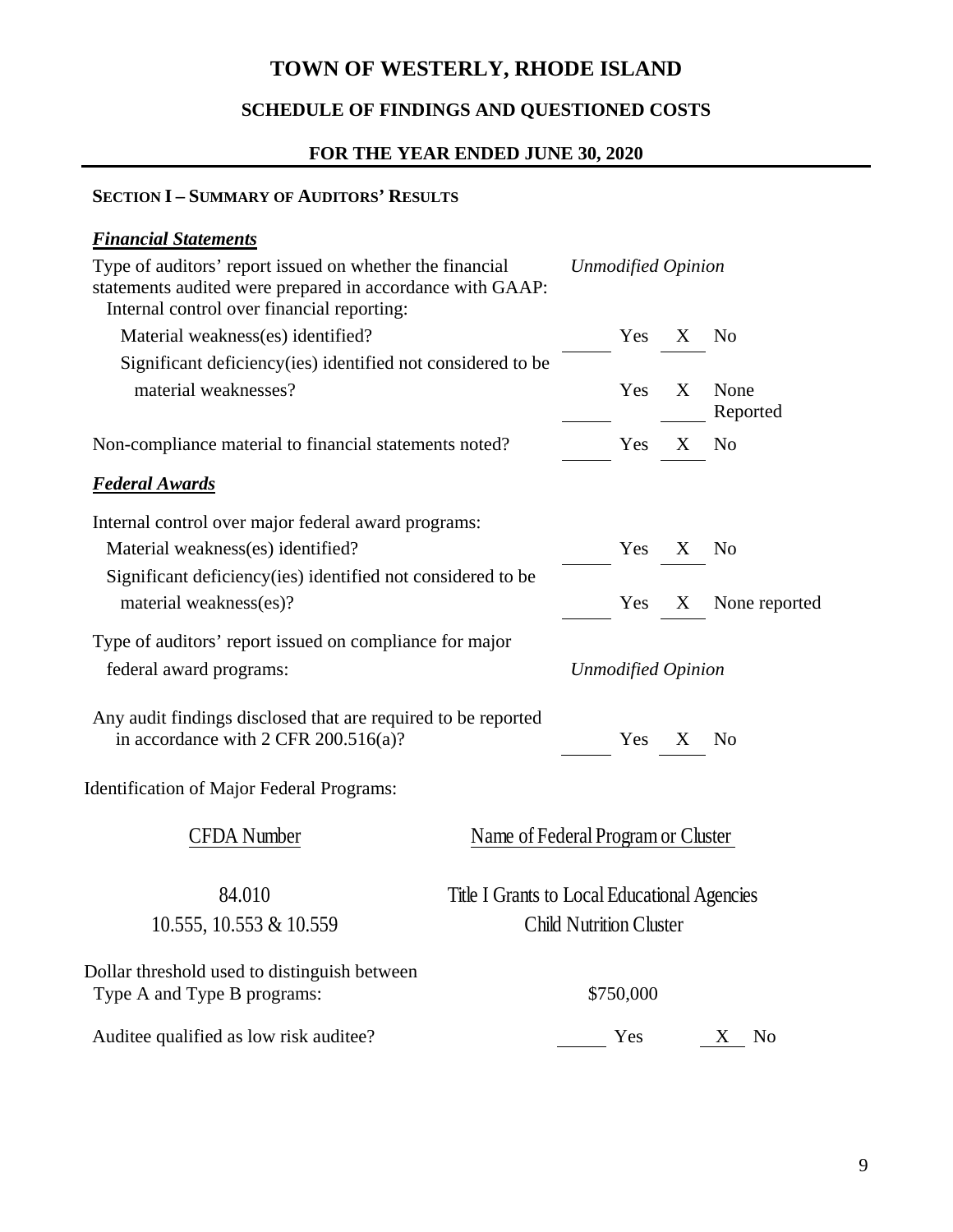## **SCHEDULE OF FINDINGS AND QUESTIONED COSTS (CONTINUED)**

## **FOR THE YEAR ENDED JUNE 30, 2020**

## **SECTION II FINDINGS – RELATED TO AUDIT OF FINANCIAL STATEMENTS**

#### *CURRENT YEAR FINDINGS:*

No matters were reported.

## **SECTION III FINDINGS AND QUESTIONED COSTS – MAJOR FEDERAL AWARD PROGRAMS**

#### *CURRENT YEAR FINDINGS:*

No matters were reported.